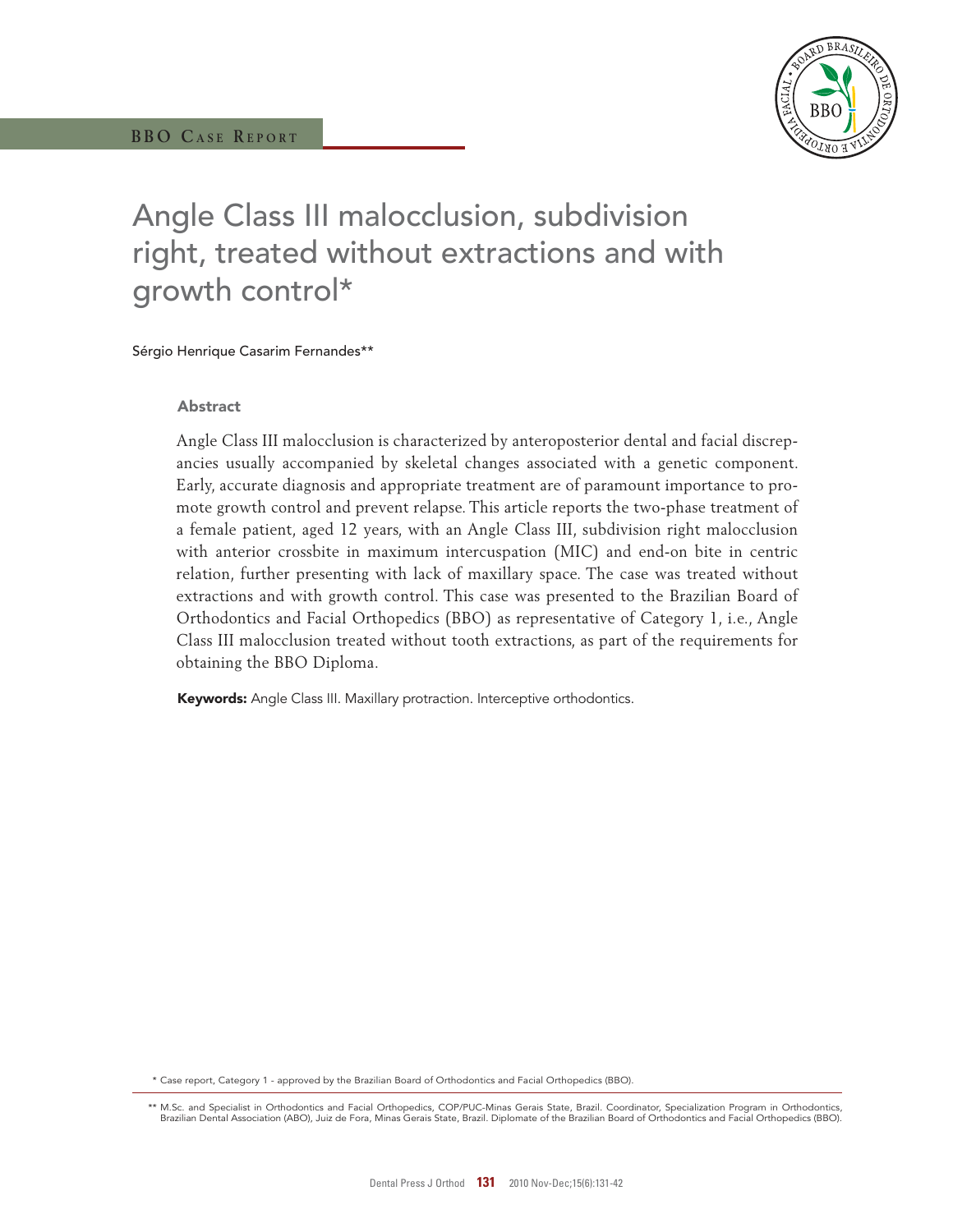# HIStORY AnD EtIOLOGY

The female Caucasian patient presented for orthodontic consultation at age 12, with good general health, reporting no history of serious illness and/or trauma. She had no sucking or postural habit and had normal swallowing and speech.

She was in the permanent dentition phase with second maxillary molars still missing. Menarche had occurred five months earlier, suggesting that the patient was in the deceleration phase of pubertal growth spurt. She had no relevant carious lesions and no periodontal problems. In centric relation (CR) she presented with an end-on bite in the anterior region, and maximum intercuspation (MIC), severe anterior crossbite (Figs 1, 2 and 3). In researching the family history it was found that the mother had an end-on dental relation in the anterior region. The patient's chief complaint was esthetics-related. According to her, she was greatly disturbed by the protrusion of her lower teeth.



FIGURE 1 - Initial facial and intraoral photographs in centric relation (CR).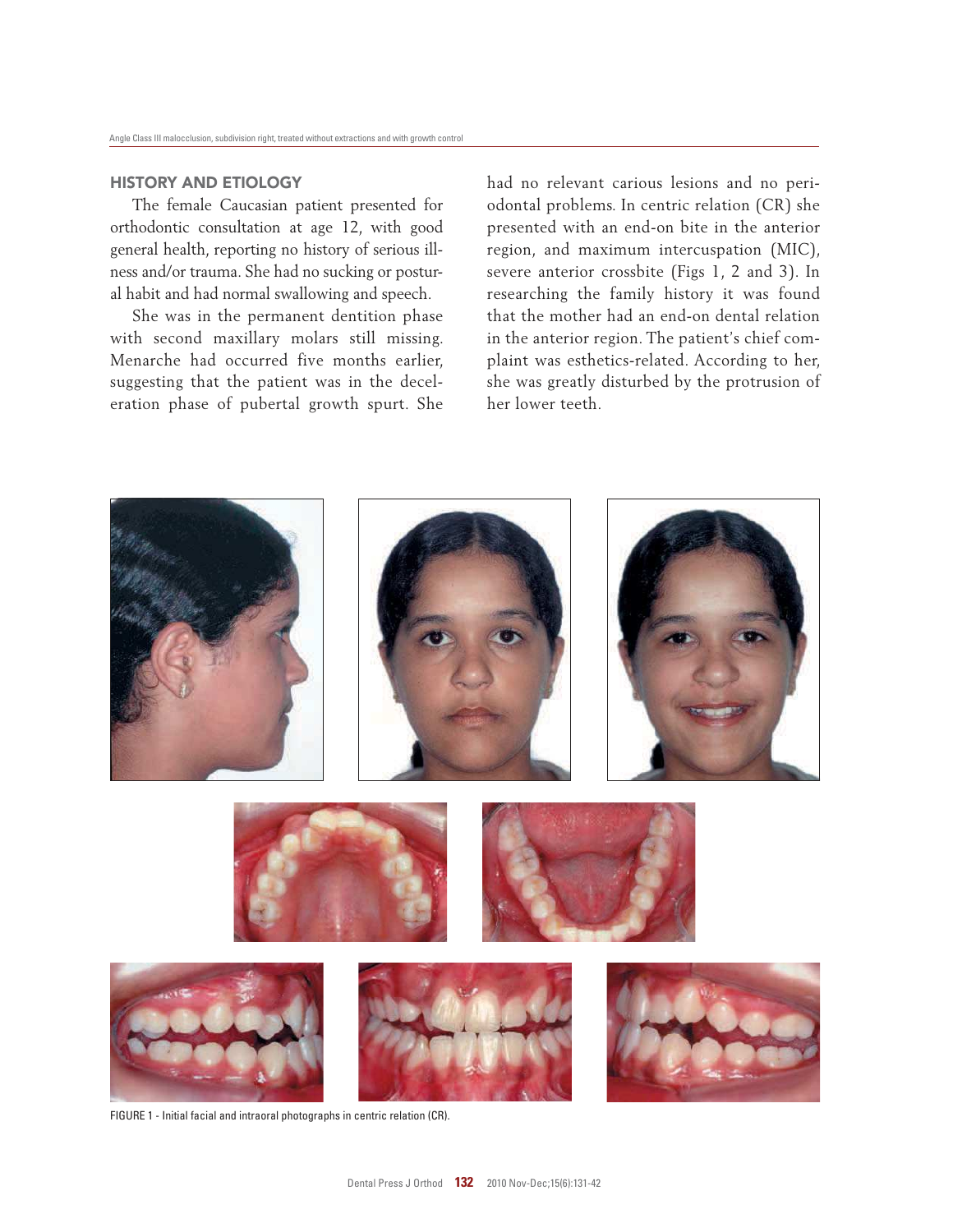





FIGURE 2 - Initial models in CR.



FIGURE 3 - Initial models in maximum intercuspation (MIC).

## **DIAGNOSIS**

The patient showed facial symmetry, a straight profile, proportional vertical thirds, lip competence and a predominantly nasal breathing pattern (Fig 1).

From a dental perspective, she presented,in CR, an Angle Class III malocclusion, right subdivision, end-on incisor relationship and, on the right side, bilateral posterior open bite, maxillary and mandibular crowding with rotations, lack of space for tooth 13 with slight impingement, permanence of tooth 53 and midline shift greater than



FIGURE 4 - Initial periapical radiographs.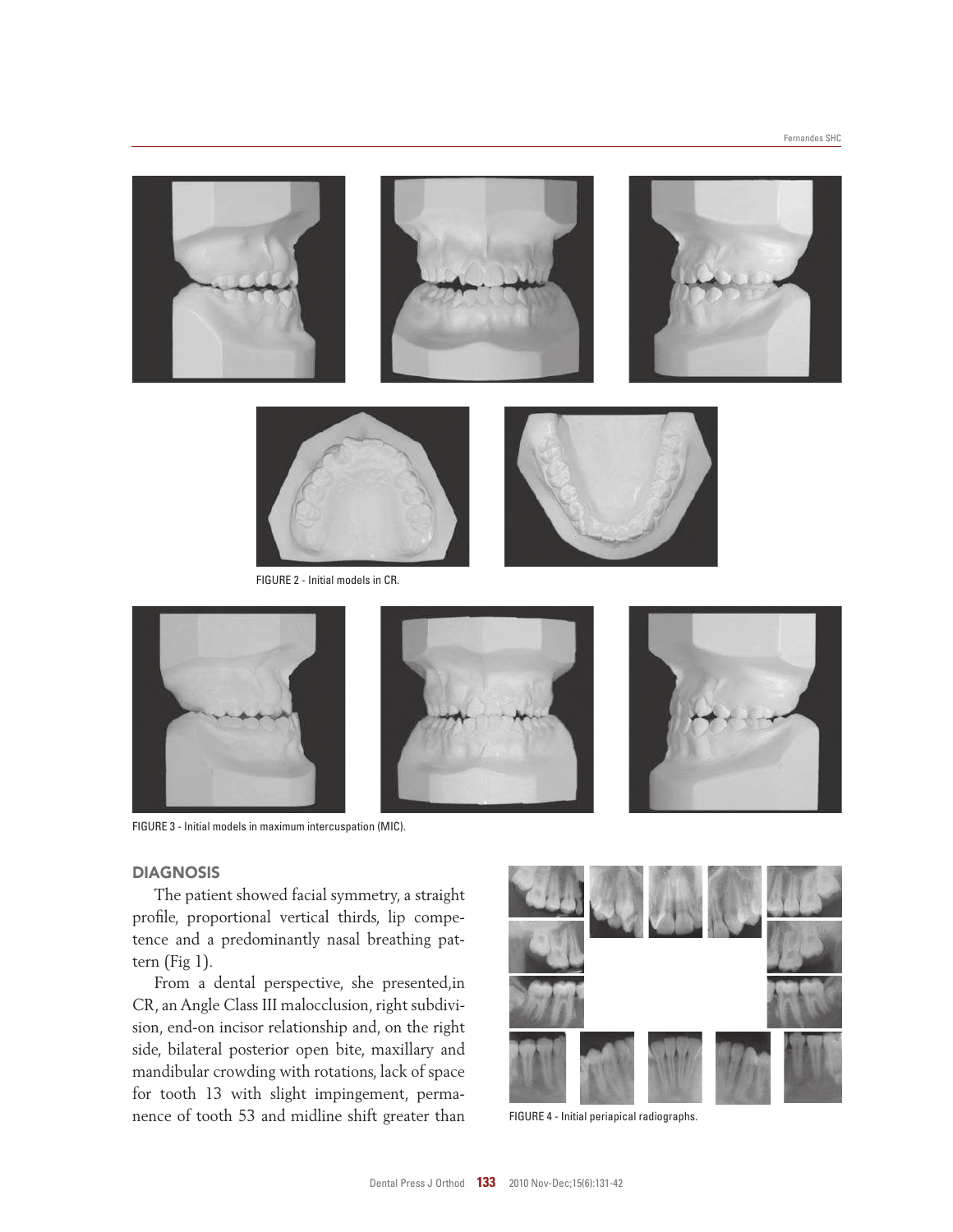

FIGURE 5 - Initial lateral cephalogram in CR (**A**), and cephalometric tracing (**B**).

3.5 mm to the right (Figs 1, 2). When in MIC, the Angle Class III malocclusion worsened with severe anterior and right lateral crossbite, as well as deep overbite (Fig 3).

The analysis of periapical radiographs revealed the presence of all permanent teeth, in addition to tooth 53, and the early formation of third molars. No changes capable of compromising orthodontic treatment were found (Fig 4).

The dental pattern featured retroclined lower incisors (1-NB =  $15.5^{\circ}$  and IMPA =  $84^{\circ}$ ), slightly protruding and inclined maxillary incisors (1-NA  $= 6.5$  mm and  $1-NB = 24$ ), which was consistent with her Class III malocclusion (Table 1).

Cephalograms in CR (Fig 5) exhibited a Class III skeletal pattern, especially due to maxillary retrusion (WITS =  $-7$  mm; ANB =  $-2^{\circ}$ , with SNA =  $75^\circ$  and SNB =  $77^\circ$ ), with an increased lower facial third (SN-GoGn =  $34.5^{\circ}$ ; FMA =  $32^{\circ}$  and Y Axis = 67). It is noteworthy that these values were influenced by the end-on relation of the incisors during projection in CR. The cephalometric measurements can be evaluated in Table 1.

# TREATMEnT GOALS

Since this patient was still growing, the key

objective was to redirect mandibular growth, improving the relationship between the upper and lower lips. As regards the dental aspects, space was required for the correction of crowding, rotations and midline. The purpose was to maintain the inclination of maxillary incisors and enhance lower incisor inclination buccally, as well as achieve appropriate canine and molar relationships. From a skeletal standpoint, the aim was to reduce the anteroposterior discrepancy by maxillary protraction and redirection of mandibular growth with the purpose of enabling a more harmonious growth, expanding the upper arch and controlling the vertical direction of growth.

#### tREAtMEnt PLAnnInG

To attain the desired results, the patient and her parents were informed of the importance of compliance in wearing the appliances and the need to perform the treatment in two phases.

In the first phase, a removable "Skyhook" type appliance (600 g) would be used in conjunction with a Hyrax-type palatal expansion appliance with two daily activations to correct the crossbite. In addition to the expander, brackets would be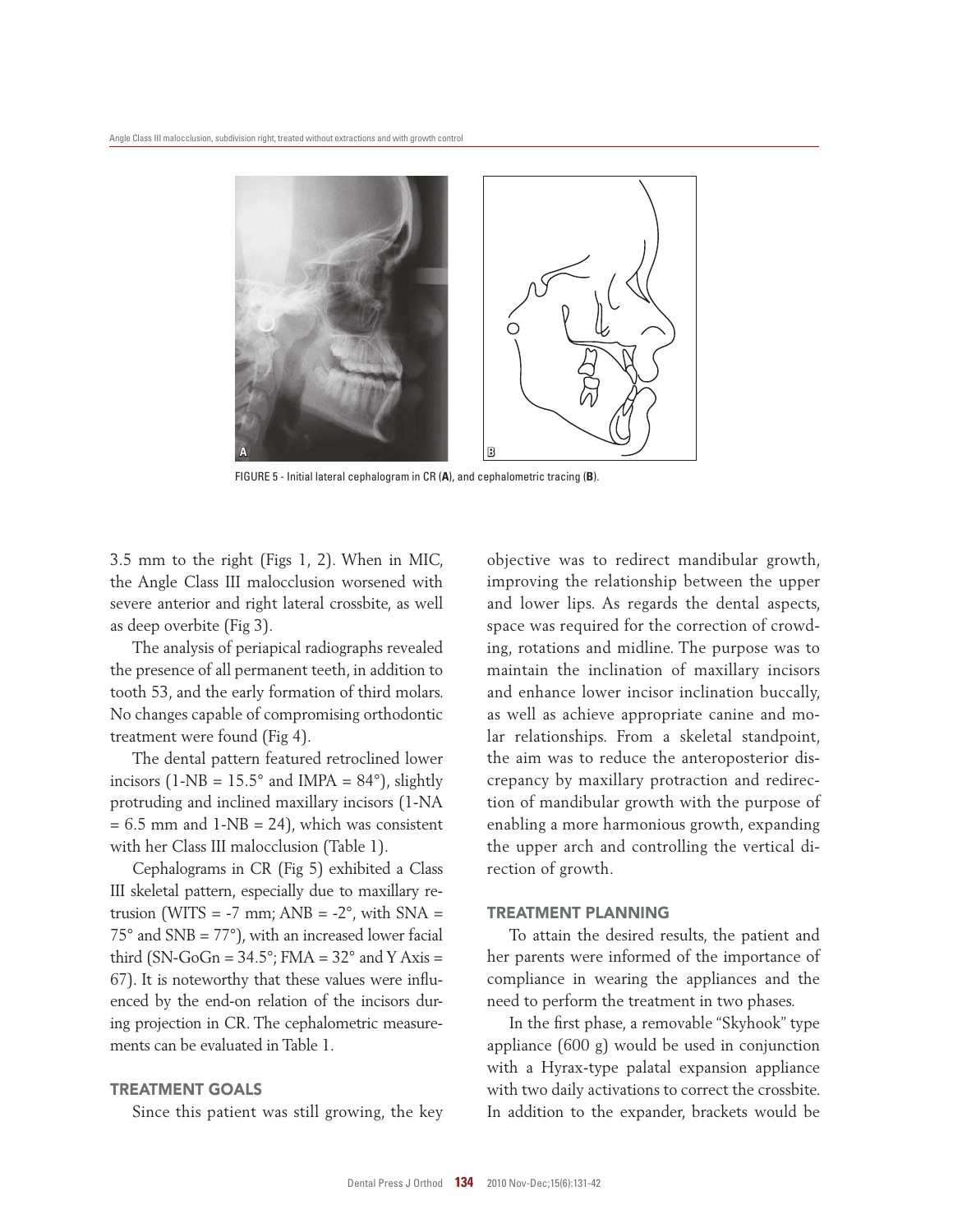bonded to the upper incisors (Roth prescription, 0.022x 0.028-in slot) to start the alignment and leveling phase, and if necessary, slightly protrude these teeth.

In the second phase, the expander would be removed and a chin cup prescribed for night use. The complete fixed orthodontic appliance would be set up to proceed with alignment and leveling using 0.012-in nickel-titanium (NiTi) and 0.014-in to 0.020-in stainless steel archwires. If necessary, from the moment archwire progression reached 0.018-in archwires, Class III intermaxillary elastics would be used on the right side. Rectangular 0.019x0.025-in stainless steel archwires would then be used in both arches to finish the case. After the end of active treatment, a 0.8 mm lower fixed canine-to-canine lingual retainer would be bonded and in the upper arch a removable wraparound type appliance to be worn 24/7 for six months, and then nights only for six months. The patient and her parents were also informed in writing of the need for careful hygiene and proper care of the appliances to ensure the normal development of treatment and retention.

#### TREATMEnT PROGRESS

Initially, bands were contoured for the first molars and an impression of the upper arch and chin were taken for fabrication of the appliances planned for the case. The Hyrax-type appliance was installed with two buccal extensions in the canine region for attachment of the protraction elastics, with a recommendation of two daily activations (0.5 mm per day). The Skyhook was also set up (to be used at least 16 hours per day), with a maxillary traction force of 300 g on each side (heavy 3/16-in elastics). The elastics were placed at an angle of 30º to the occlusal plane so as to offset a counterclockwise rotation likely to occur in the maxilla. Expansion proceeded as expected and after ten days of activation the screw was stabilized. After 21 days, Roth prescription straight wire metal brackets were bonded to the maxillary

incisors for leveling and alignment while creating space for tooth 13. Six months later, the expander and protraction appliance were removed. The patient's anterior and posterior crossbites were corrected, along with the dental Class III. At this point, the remaining upper and lower appliances were installed and the first NiTi 0.012-in archwire inserted for alignment and leveling. This was followed by a sequence of 0.014-in, 0.016 in, 0.018-in and 0.020-in stainless steel archwires. From this point on, Class III elastics began to be used (5/16-in with 200 g force) to control the Angle Class III malocclusion. In the lower arch interproximal stripping was performed on the incisors to correct the crowding. Next, rectangular 0.018x0.025-in archwires were used to correct the torque of tooth 12 and adjust its root position, which was palatally tipped. After the final correction of the torques with an ideal 0.019x0.025 in archwire and the assurance that the intended goals had been achieved, the brackets were removed and the retainer bonded. A lower bonded canine-to-canine retainer was made with 0.8 mm stainless steel wire and was used, along with an upper wraparound-type removable appliance, and the patient was instructed to wear the removable retainer 24 hours a day during the first six months and then nights only for another six months.

### TREATMEnT RESULTS

In evaluating the results (Figs 6 to 10) on completion of treatment and six years after removal of the appliance (Figs 11 to 15), one can observe that both the intended goals and the stability of treatment were rather successfully achieved. The posterior crossbite was corrected and the redirection of growth in the anteroposterior direction was also successful. In the mandible there was an increase of 1.5º in SNB, from 77° to 78.5° during treatment while the maxilla showed an increase of 2.5° in SNA, from 75º to 77.5º. Thus, there was an increase of 1º in the ANB, which rose from -2° to -1° (Fig 10, Table 1).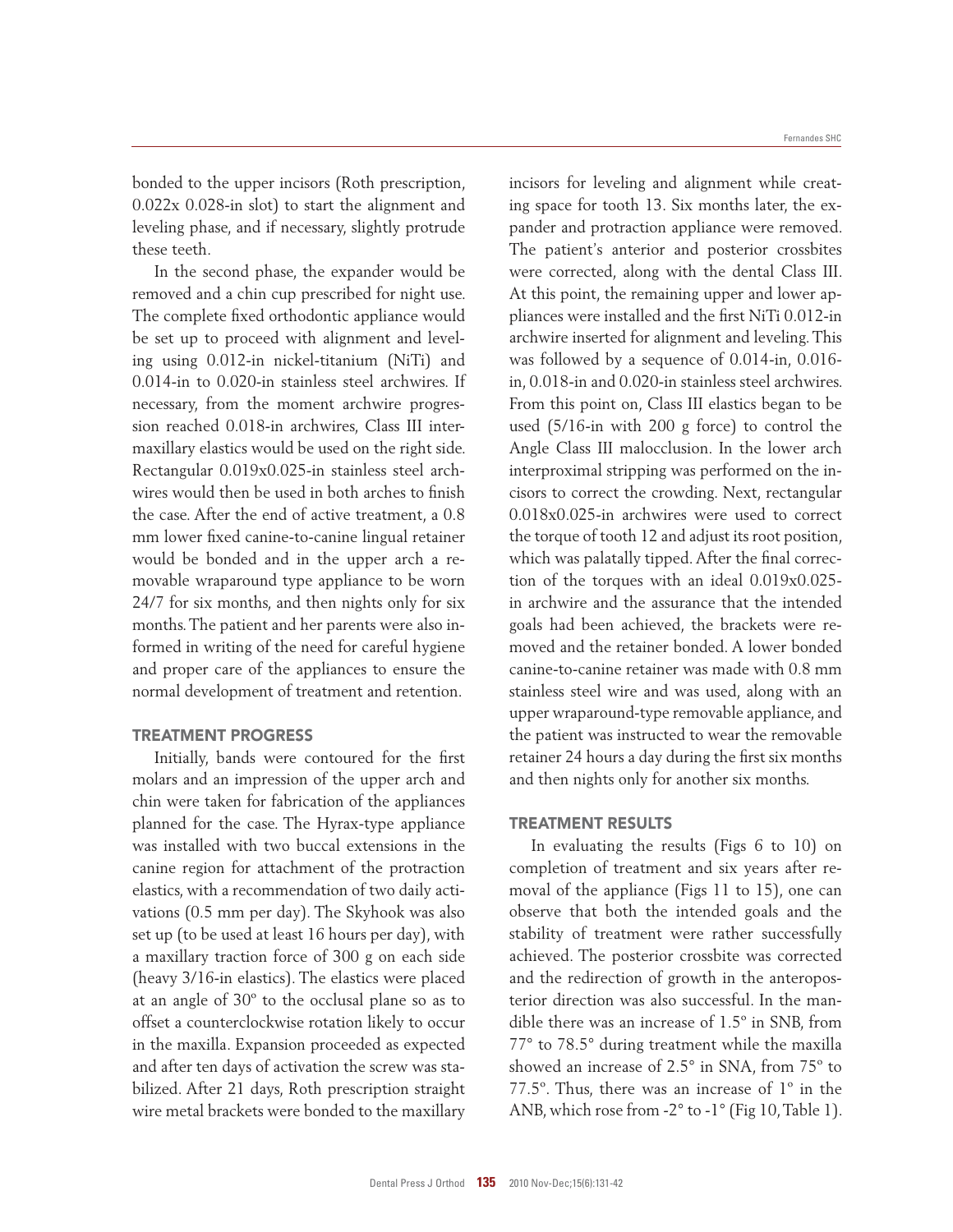

FIGURE 6 - Final facial and intraoral photographs.

The vertical dimension was controlled, maxillary position maintained and mandibular plane angle (SN-GoGn) decreased from 34.5º to 31º. Although it may seem a considerable decrease, it is important to remember that the first cephalometric radiograph was performed in CR, and in this position the incisors had an end-on relationship, which led to further opening of the mandibular plane. Regarding dental positions, appropriate alignment and leveling were attained as well as correction of the Angle Class III, crossbite, midline, overbite and overjet, in addition to establishing correct disocclusion guidance. Unfortunately, the upper incisors had to be tipped labially by 15º, from 24° to 39°. The upper molars however were moved mesially, providing normal occlusion according to Andrews' six keys. A slight intrusion of the maxillary incisors and small 4º lower incisor tipping toward labial, from 15.5° to 19° (Fig 10, Table 1) were also performed. Despite these changes, the intermolar and intercanine widths remained stable except for a slight 1 mm decrease in mandibular intermolar width (Table 1). The face exhib-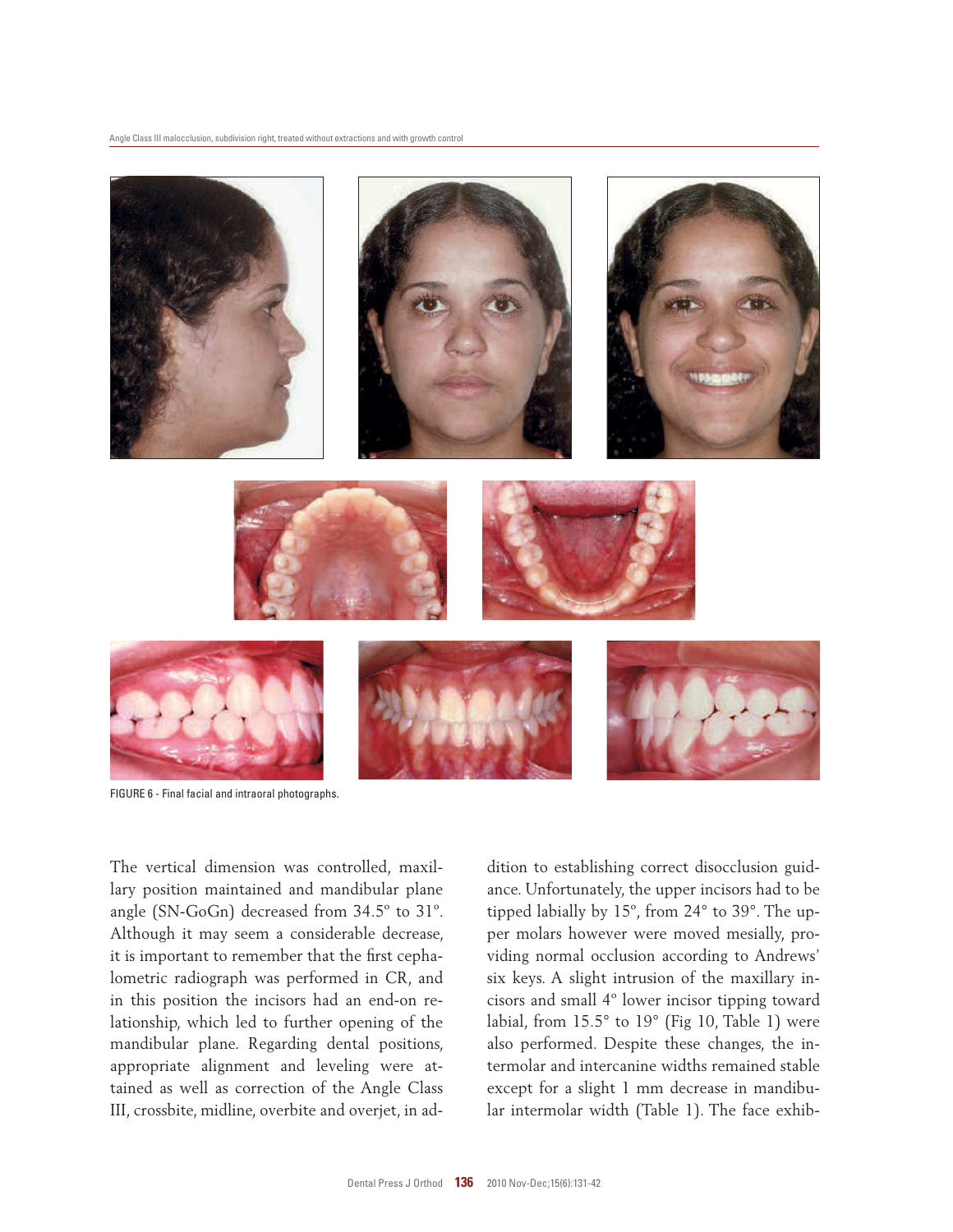







FIGURE 9 - Final lateral cephalogram (**A**) and cephalometric tracing (**B**).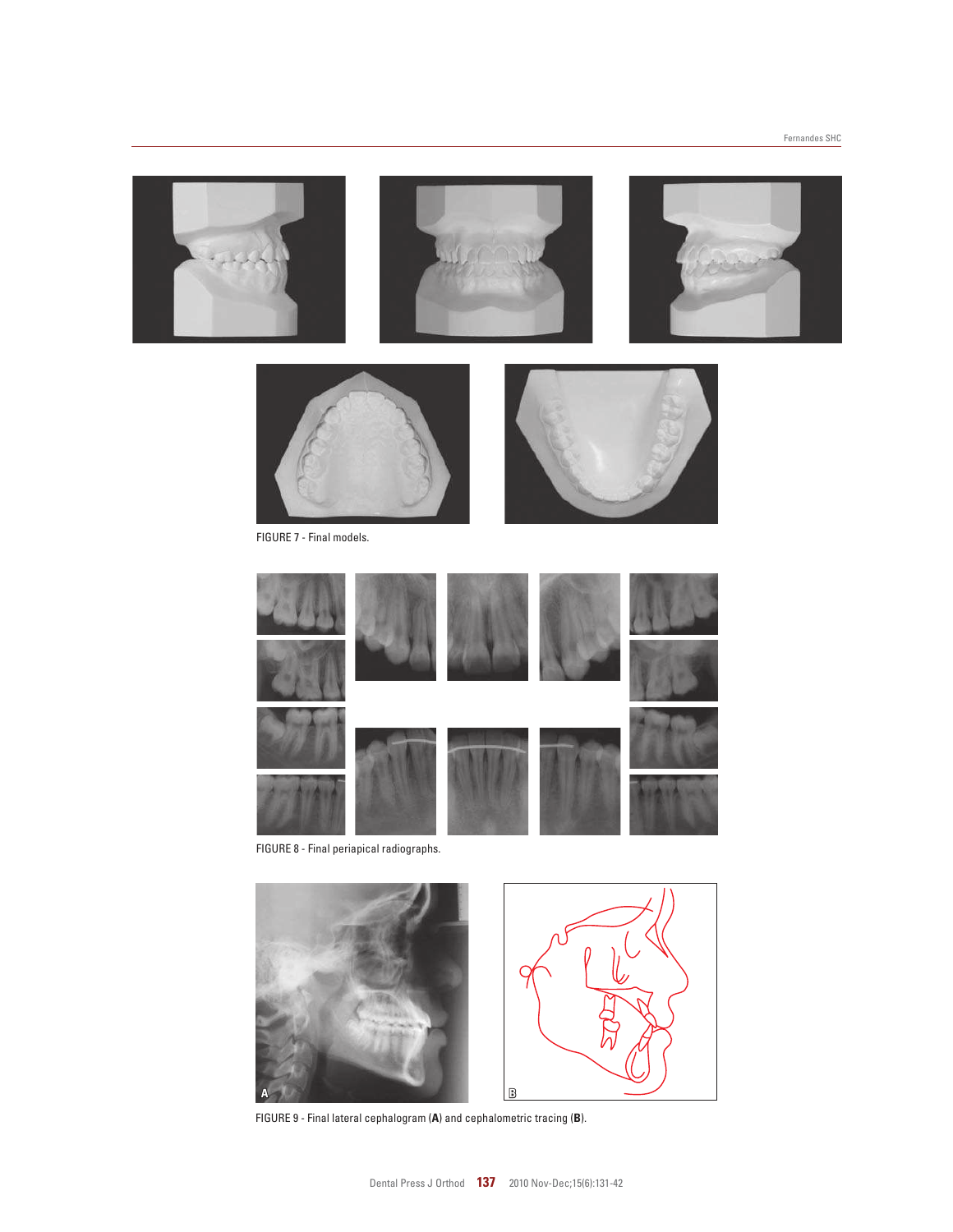

FIGURE 10 - Total (**A**) and partial (**B**) superimposition of initial (black) and final (red) cephalometric tracings.



FIGURE 11 - Facial and intraoral follow-up photographs taken six years after treatment.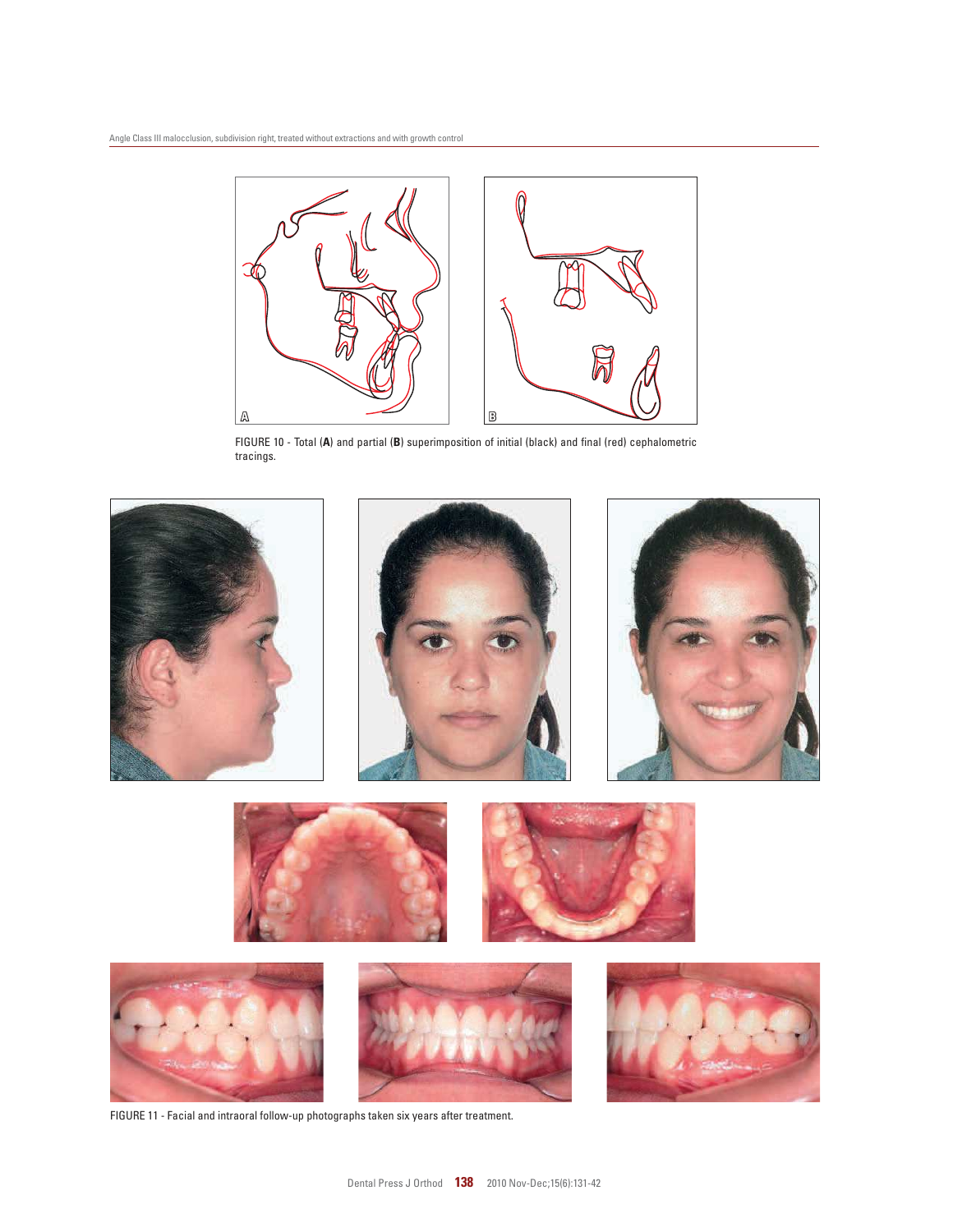



FIGURE 12 - Follow-up models six years after treatment.



FIGURE 13 - Panoramic radiograph six years after treatment.





FIGURE 14 - Follow-up profile cephalometric radiograph (**A**) and cephalometric tracing (**B**) six years after treatment.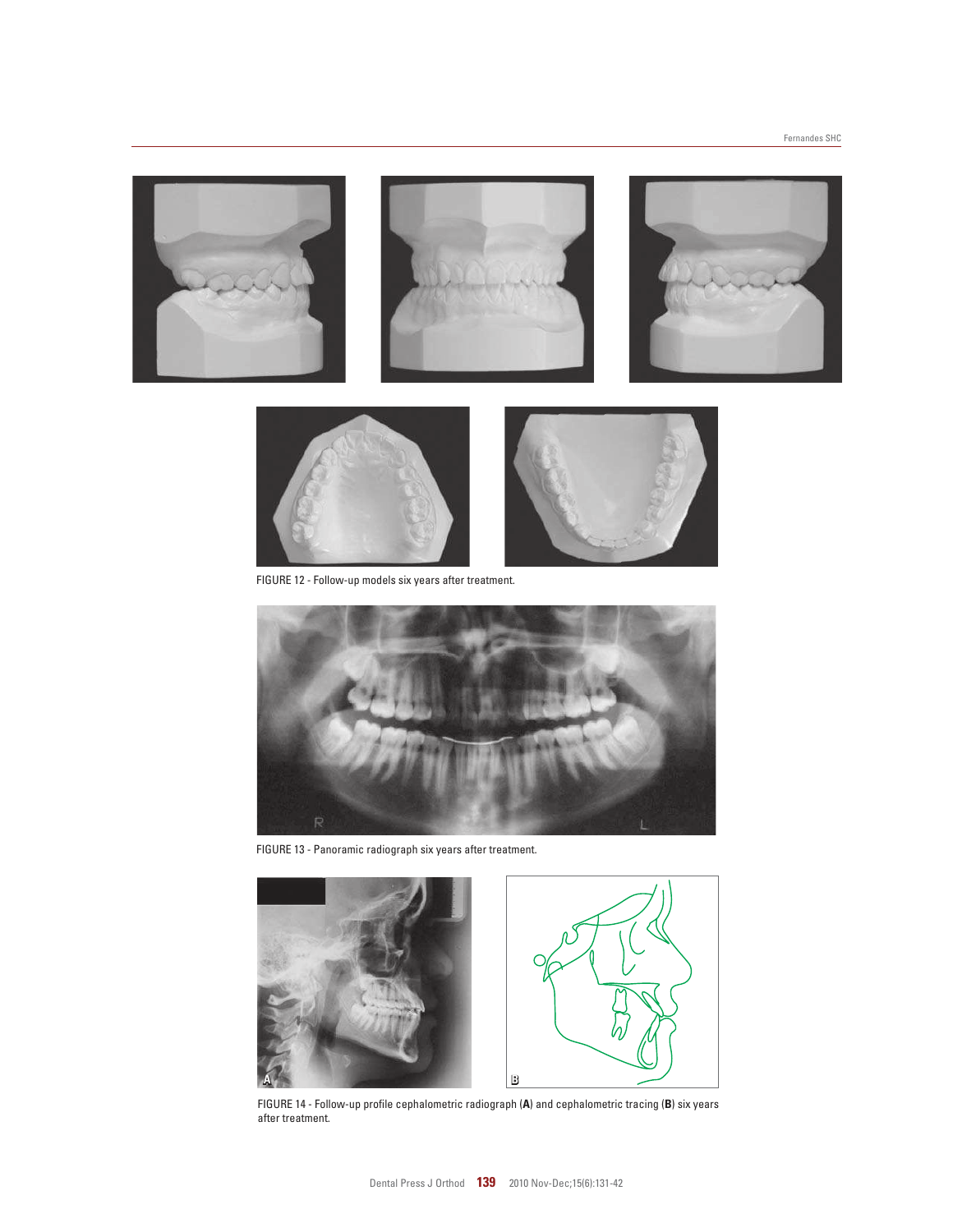

FIGURE 15 - Total (**A**) and partial (**B**) superimposition of initial (black), final (red) and follow-up (green) cephalometric tracings six years after treatment.

#### TABLE 1 - Summary of cephalometric measurements.

|                         | <b>MEASUREMENTS</b>                        | <b>Normal</b>   | $\mathbf{A}$                 | B                     | <b>Difference</b><br>A/B | $\mathbf{c}$                 |
|-------------------------|--------------------------------------------|-----------------|------------------------------|-----------------------|--------------------------|------------------------------|
| <b>Skeletal Pattern</b> | <b>SNA</b> (Steiner)                       | $82^\circ$      | $75^\circ$                   | $77.5^\circ$          | 2.5                      | $77^\circ$                   |
|                         | <b>SNB</b> (Steiner)                       | $80^\circ$      | $77^\circ$                   | 78.5°                 | 1.5                      | 78°                          |
|                         | <b>ANB</b> (Steiner)                       | $2^{\circ}$     | $-2^\circ$                   | $-1^{\circ}$          | $\mathbf{1}$             | $-1^{\circ}$                 |
|                         | <b>Convexity Angle (Downs)</b>             | $0^{\circ}$     | $-4^\circ$                   | $-4^\circ$            | $\mathbf{0}$             | $-3^\circ$                   |
|                         | Y-Axis (Downs)                             | $59^\circ$      | $67^\circ$                   | $62^\circ$            | $5\phantom{.}$           | $62^\circ$                   |
|                         | <b>Facial Angle (Downs)</b>                | $87^\circ$      | $80^\circ$                   | $89^\circ$            | 9                        | 84°                          |
|                         | <b>SN-GoGn (Steiner)</b>                   | $32^\circ$      | $34.5^\circ$                 | $31^\circ$            | 3.5                      | $32.5^\circ$                 |
|                         | <b>FMA (Tweed)</b>                         | $25^\circ$      | $32^\circ$                   | $27^\circ$            | $5\phantom{.0}$          | $26.5^\circ$                 |
|                         | <b>IMPA (Tweed)</b>                        | $90^\circ$      | $84^\circ$                   | $89^\circ$            | $5\phantom{.0}$          | $88^\circ$                   |
| <b>Dental Pattern</b>   | 1 - NA (degrees) (Steiner)                 | $22^{\circ}$    | $24^{\circ}$                 | $39^\circ$            | 15                       | $40^{\circ}$                 |
|                         | $1 - NA$ (mm) (Steiner)                    | 4 mm            | $6.5$ mm                     | 8 mm                  | 1.5                      | $7.5$ mm                     |
|                         | $\overline{1}$ - NB (degrees) (Steiner)    | $25^{\circ}$    | $15.5^\circ$                 | $19^\circ$            | 3.5                      | $17.5^\circ$                 |
|                         | $\overline{1}$ - NB (mm) (Steiner)         | 4 mm            | 4 mm                         | 3 <sub>mm</sub>       | $\mathbf{1}$             | $3.5$ mm                     |
|                         | $\frac{1}{1}$ - Interincisal Angle (Downs) | 130°            | $143^\circ$                  | $126^\circ$           | 17                       | $124^\circ$                  |
|                         | $\overline{1}$ - APo (mm) (Ricketts)       | 1 <sub>mm</sub> | 2 <sub>mm</sub>              | 2 <sub>mm</sub>       | 17                       | $1.5 \text{ mm}$             |
| Profile                 | Upper Lip - S Line (Steiner)               | 0 <sub>mm</sub> | 0 <sub>mm</sub>              | 0 <sub>mm</sub>       | $\mathbf{0}$             | $-1$ mm                      |
|                         | Lower Lip - S Line (Steiner)               | 0 <sub>mm</sub> | 1 <sub>mm</sub>              | $0.5$ mm              | 3                        | 0 <sub>mm</sub>              |
|                         | <b>WITS</b>                                | 0 <sub>mm</sub> | $-7$ mm                      | $-4$ mm               | 3                        | $-3$ mm                      |
|                         | <b>Intercanine Width</b>                   | Upper<br>Lower  | <b>NE</b><br>$27$ mm         | 34 mm<br>$27$ mm      | $\mathbf{0}$             | 34 mm<br>26.5 mm             |
|                         | <b>Intermolar Width</b>                    | Upper<br>Lower  | <b>53 mm</b><br><b>46 mm</b> | <b>53 mm</b><br>45 mm | $\bf{0}$<br>$\mathbf{1}$ | <b>54 mm</b><br><b>46 mm</b> |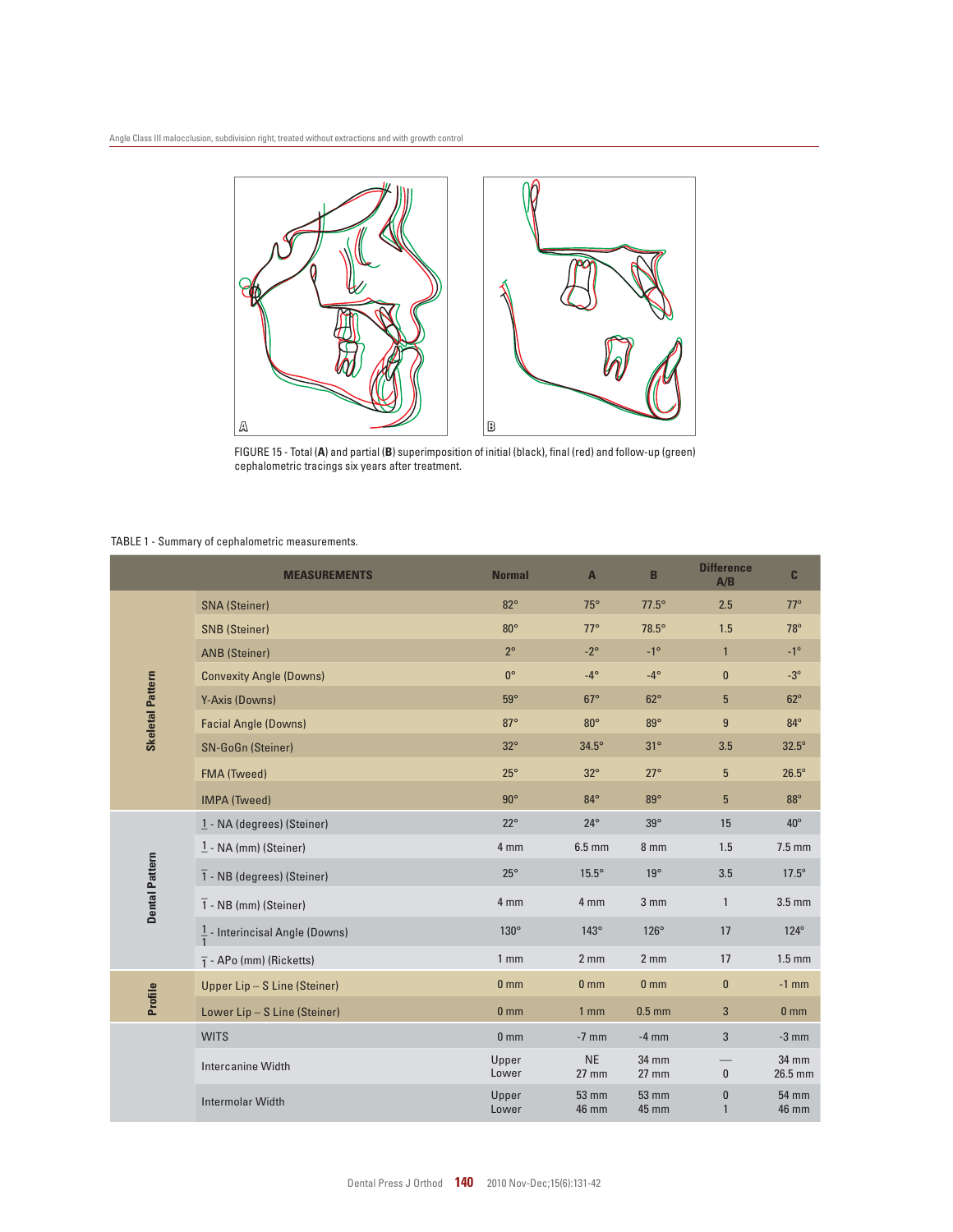ited a slight improvement in profile with a slight protrusion of the upper lip while chin position and vertical dimension were preserved. Regarding stability, it was noted that six years after completion of treatment the patient's occlusion was well established with well preserved molar and canine relationships, disocclusion guidance, adequate overbite and overjet, and facial aesthetics (Figs 11 and 12). From a cephalometric standpoint one can note that the measurements relating to the position of the maxilla and mandible underwent minor changes, consistent with the pattern of growth, while the dental measurements remained fairly stable (Fig 15, Table 1).

## FInAL COnSIDERAtIOnS

Angle Class III malocclusion is difficult to plan and control as it may have a powerful genetic component.1-10 Moreover, there are several other etiological factors to consider, such as poor individual tooth positions, mandibular overgrowth, inadequate maxillary growth, vertical problems or a combination of several of these factors.<sup>2,3,4,6</sup> Planning should consider all these factors in addition to patient age to try to predict treatment outcome and stability.1,8,9 In this particular case, it is important to remember that cephalometric radiographs, photographs and initial models were performed in CR, which may have diminished

mandibular cephalometric measurements in an anteroposterior direction, and augmented them in terms of vertical relations, masking a more severe Class III. In MIC, the patient had a fully functional crossbite with the upper incisors being covered by their lower counterparts. The reason why all records were taken in CR was to show that even in CR the patient had indeed a genuine Angle Class III malocclusion relationship. Therefore, the goals were achieved, i.e. the molar relationship, anterior and posterior crossbites and midline shift were all corrected. The skeletal pattern also improved with greater maxillary growth in relation to the mandible, and although the cephalometric results showed only minor changes, one must remember again that the initial radiograph was performed in CR, which may have minimized the problem presented by the patient. However, in order to establish a correct relationship in the anterior region, the maxillary incisors had to be excessively tipped, in line with the compensatory treatment used for Class III malocclusion, which was intended in this case. Treatment stability, both esthetic and functional, was verified during a sixyear follow-up period. There was slight extrusion of incisors and molars but the growth pattern remained fairly stable. It is thus possible to confirm that the mechanics used in this case was effective and well indicated.